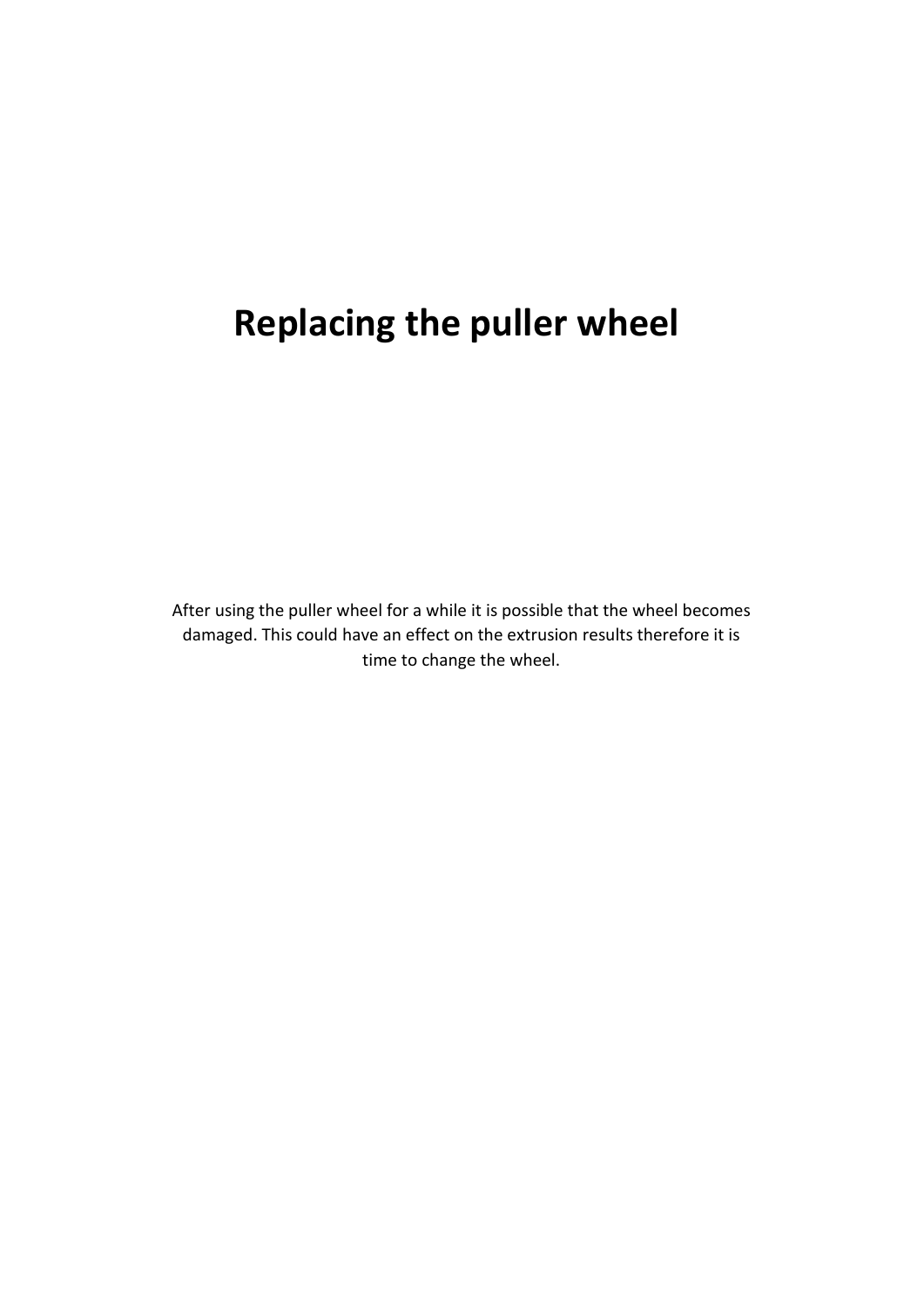## 3devo

**Step 1:** Remove the sensor located above the puller wheels. This will provide more space to later remove the wheels. To remove the sensor the screw marked in red in the picture below have to be removed.



**Step 2:** After removing the bolts place the sensor carefully at the bottom of the Filament Maker without putting tension on the wire that connects the sensor to the Filament Maker. This is also presented in the picture below.

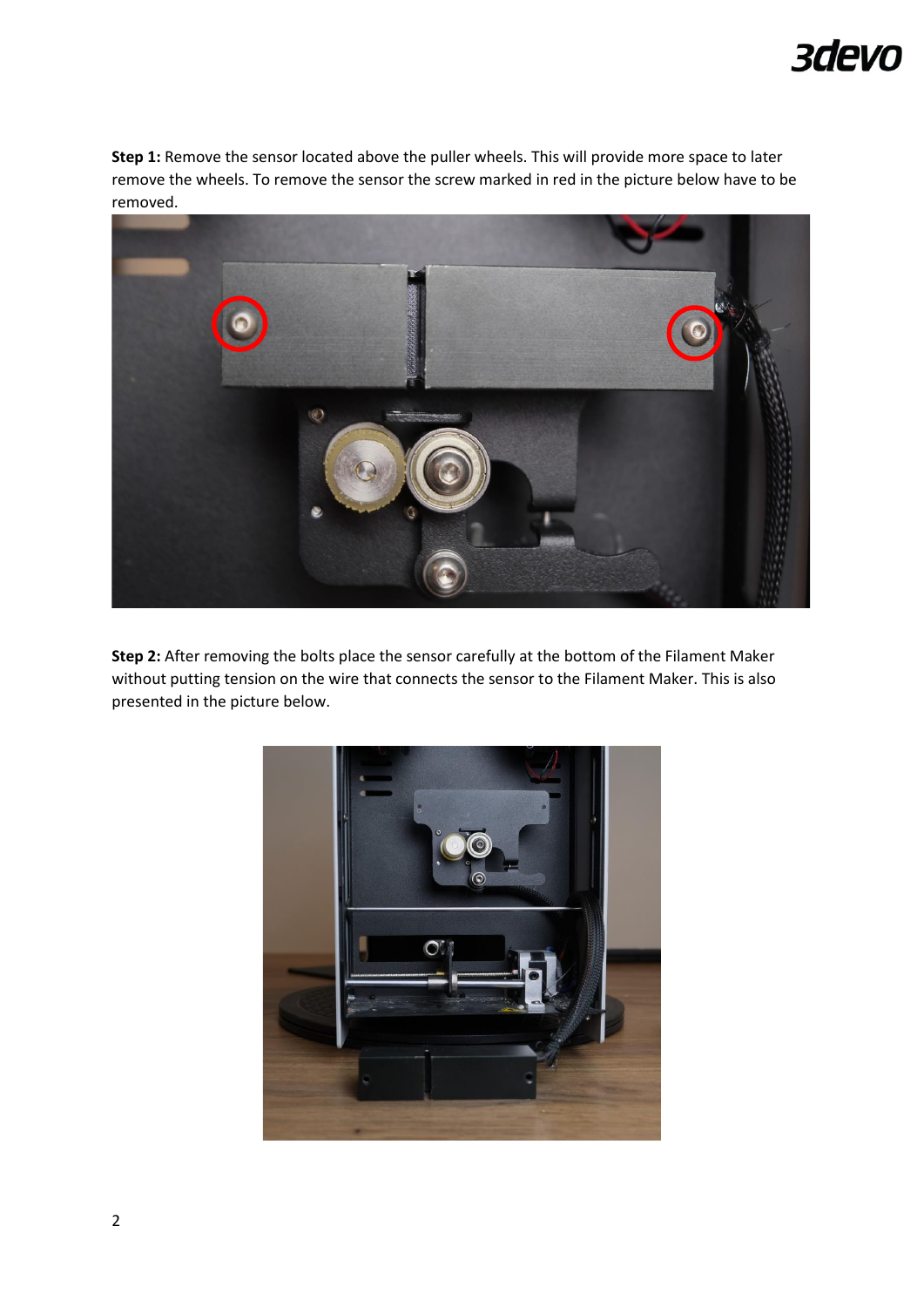## 3devo

**Step 3:** After the sensor is removed the set screw located behind the rubber can be removed. This screw is marked red in the picture below. After removing the screw place the screw at a secure location so you do not lose it.



**Step 4:** When the set screw is removed the puller wheel can be removed by sliding it away from the Filament Maker while also pushing down on the lever. This is presented in the pictures below.





**Step 5 (optional):** In very special cases the puller wheel can be very difficult to slide of the puller wheel as it is tightly mounted on the Filament Maker. In these cases a pulley puller such as presented below can be used.